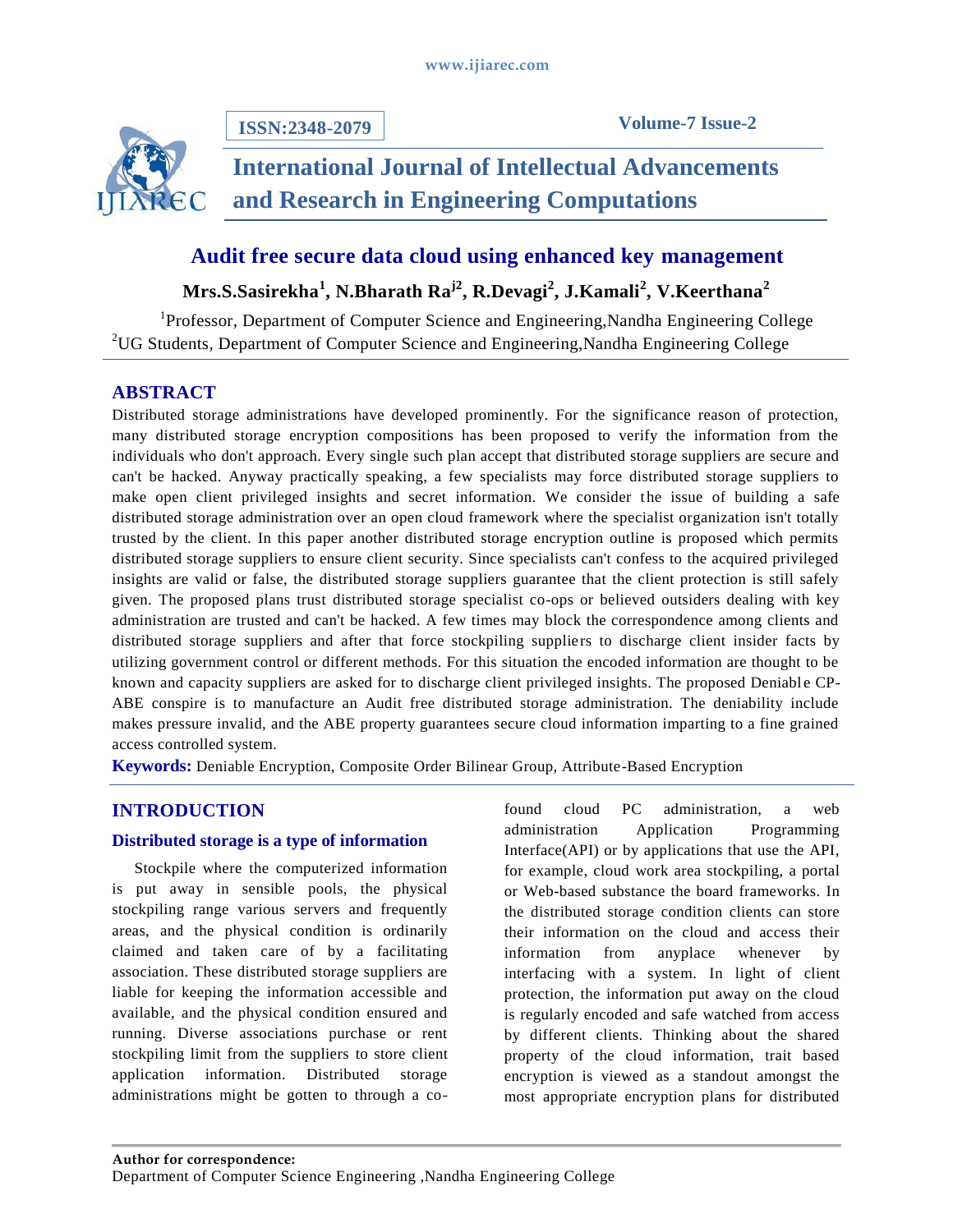storage. Trait based encryption is a sort of open key encryption in which the mystery key of a client and the cipher text are dependent upon characteristics.

In such a structure, the unscrambling of a cipher text is reachable just if the arrangement of properties of the client key equivalents the qualities of the cipher text. A focal security highlight of Attribute-Based Encryption is agreement obstruction:

A challenger that gets a handle on different keys should possibly be skilled to get to information if some where around one individual key gifts get to The point picking this quality based encryption is that as progressively responsive, information is shared and put away by outsider locales on the Internet, there will be a need to encode information put away at these destinations. One impediment of scrambling information is that it very well may be specifically shared just at a coarse-grained dimension (i.e., giving another gathering your private key). To beat this disservice we utilized another cryptosystem for fine-grained sharing of encoded information that we call Key-Policy Attribute-Based Encryption (KP-ABE). In this cryptosystem, cipher text are named with sets of characteristics and private keys are related with access structures that control which cipher text by this the client can without much of a stretch ready to decode the information which was encoded. The materialness of this development is to share the review log data and communicate encryption and furthermore underpins assignment of private keys which incorporates the Hierarchical Identity-Based Encryption. These Encryption plans guaranteeing that cloud capacity specialist co-ops or believed outsiders dealing with key administration are trusted and can't be hacked

## **EXISTING AND PROPOSED SYSTEMS**

There are various ABE plans that have been proposed. A large portion of the proposed plans accept cloud capacity specialist organizations or believed outsiders taking care of key administration are trusted and can't be hacked; nonetheless, practically speaking, a few elements may catch interchanges among clients and distributed storage suppliers and afterward constrain capacity suppliers to discharge client insider facts by utilizing government control or different methods.. For this situation, scrambled information are thought to be known and capacity suppliers are asked for to discharge client insider facts. Sahai and Waters first presented the idea of ABE in which information proprietors can implant how they need to share information as far as encryption. There are two kinds of ABE, CP-ABE and Key-Policy ABE (KP-ABE). Goyal et al. proposed the first KPABE. They constructed an expressive way to relate any monotonic equation as the approach for client mystery keys. Bettencourt et al. proposed the first CP-ABE. This plan utilized a tree get to structure to express any monotonic recipe over qualities as the strategy in the cipher text

### **Existing System**

- Most deniable open key plans are bitwise, which implies these plans can just process one piece a period; therefore, bitwise deniable encryption schemes are wasteful for genuine use, particularly in the distributed storage administration case.
- Most of the past deniable encryption plans are between encryption autonomous. That is, the encryption parameters ought to be very surprising for each encryption activity. On the off chance that two deniable encryptions are performed in a similar domain, the last mentioned encryption will lose deniability after the primary encryption is pressured, on the grounds that every intimidation will diminish adaptability.
- Most deniable encryption plans have unscrambling mistake issues. These blunders originate from the structured unscrambling instruments.
- Most of the past deniable encryption plans are between encryption free. That is, the encryption parameters ought to be very surprising for each encryption activity. On the off chance that two deniable encryptions are performed in a similar domain, the last mentioned encryption will lose deniability after the main encryption is constrained, on the grounds that every compulsion will lessen adaptability.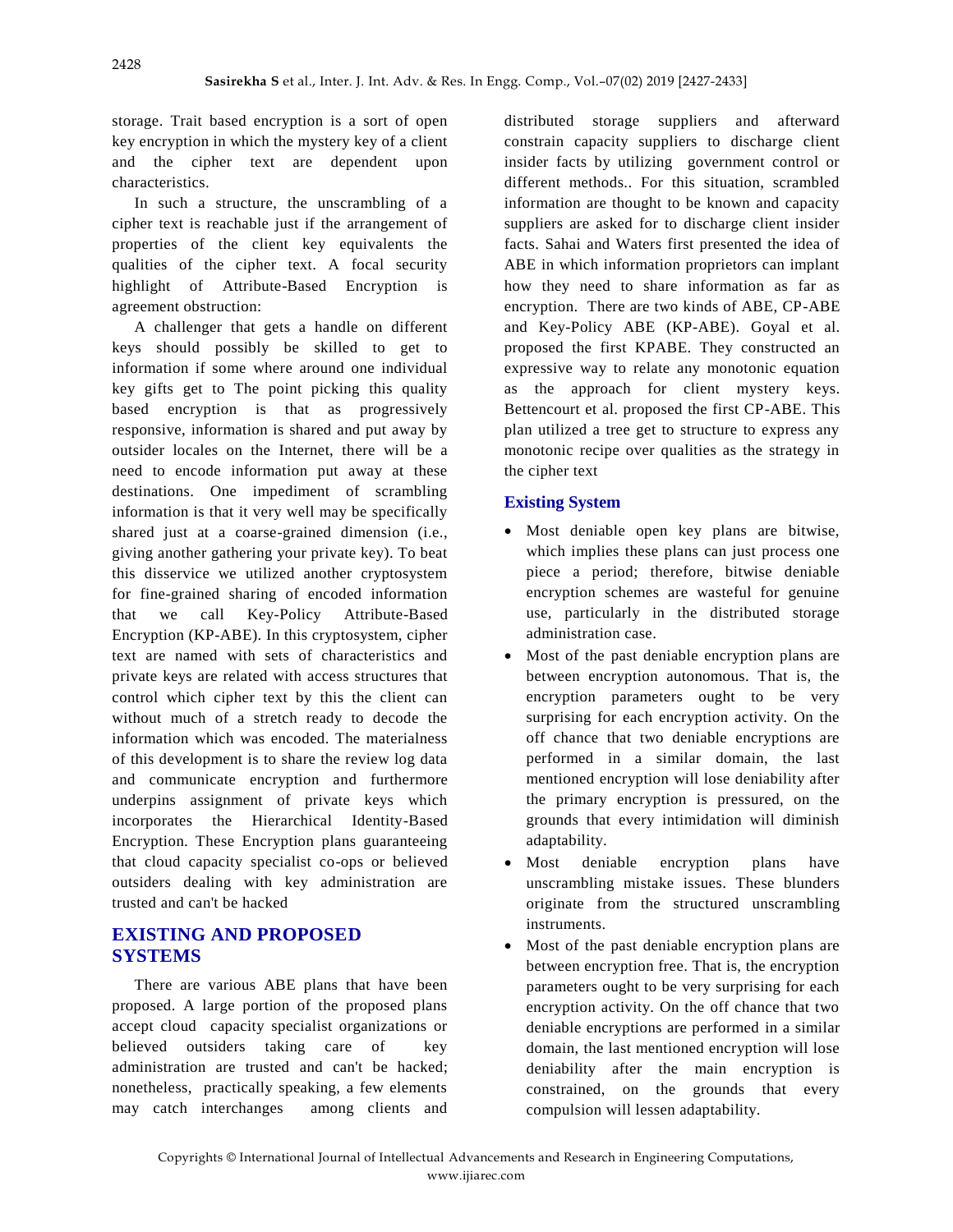• Most deniable encryption plans have unscrambling mistake issues. These mistakes originate from the planned decoding instruments.

Disadvantages of Existing System

- It is additionally impractical to encrypt data commonly for many people. With ABE, dataowners decideonly which kind of users can access their encrypted data. Clients who fulfill the condition scan unscramble the scrambled information.
- Use translucent sets or simulatable open key frameworks to actualize deniability.

## **PROPOSED SYSTEM**

In this work, we portray a deniable ABE plot for distributed storage administrations. We make utilization of ABE qualities for verifying put away information with a fine-grained access control mechanism and deniable encryption to avoid outside evaluating. Our plan depends on Waters Cipher text strategy characteristic Based Encryption (CP-ABE) conspires. We upgrade the Waters plot from prime request bilinear gatherings to Composite request bilinear gatherings as appeared in Fig.1. By the subgroup choice issue suspicion, our plan empowers clients to almost certainly give counterfeit insider facts that appear to be real to outside coercers. In this work, we build a deniable CP-ABE plot that can make distributed storage administrations secure what's more, review free. In this situation, distributed storage administration suppliers are simply viewed as collectors in other deniable plans.

#### **Advantages of Proposed System**

- Unlike most past deniable encryption plans, we try not to utilize translucent sets or simulatable open key frameworks to actualize deniability. Rather, we receive the thought proposed with a few enhancements. We develop our deniable encryption scheme through a multidimensional space. All information is scrambled into the multidimensional space.
- Only with the right synthesis of measurements is the original data obtainable. With false composition, cipher texts will be decrypted to predetermined counterfeit information. The data characterizing the measurements is kept

mystery. We make utilization of Composite request bilinear gatherings to build the multidimensional space. We additionally use chameleon hash capacities to make both genuine and counterfeit messages persuading.

• In this work, we assemble a reliable domain for our deniable encryptions conspire. By reliable condition, we implies that one encryption condition can be utilized for various encryption times without framework refreshes. The opened collector confirmation should look persuading for all cipher texts under this environment, regardless of regardless of whether figure content is ordinarily scrambled or deniably encoded. The deniability of our plan originates from the secret of the subgroup assignment, which is decided just once in the framework setup stage. By the dropping property and the correct subgroup task, we can construct the released fake key to unscramble typical cipher texts effectively.

## **SCHEME DESCRIPTION**

Most deniable open key plans are bitwise, which implies these plans can process one piece a period. Thus, bitwise deniable encryption plans are uncouth for genuine use, particularly in the distributed storage administration case. To resolve this issue, considered a crossover encryption conspire that simultaneously utilizes symmetric and hilter kilter encryption they utilize a deniably scrambled arrangement ahead symmetric information encryption key, while genuine information are scrambled by a symmetric key encryption instrument. Principally deniable encryption plans have decoding blunder issues. These blunders come from the thought about unscrambling instruments. Utilizations the subset choice instrument for unscrambling the collector chooses the unscrambled message as indicated by the subset choice outcome. On the off chance that the sender wants a component from the general set yet unfortunately the component is situated in the particular subset, at that point a mistake happens. The indistinguishable blunder happens in all straightforward set-based deniable encryption plans. Degree the approach of a record may be unused to under the demand by the client, while finishing up the season of the assertion or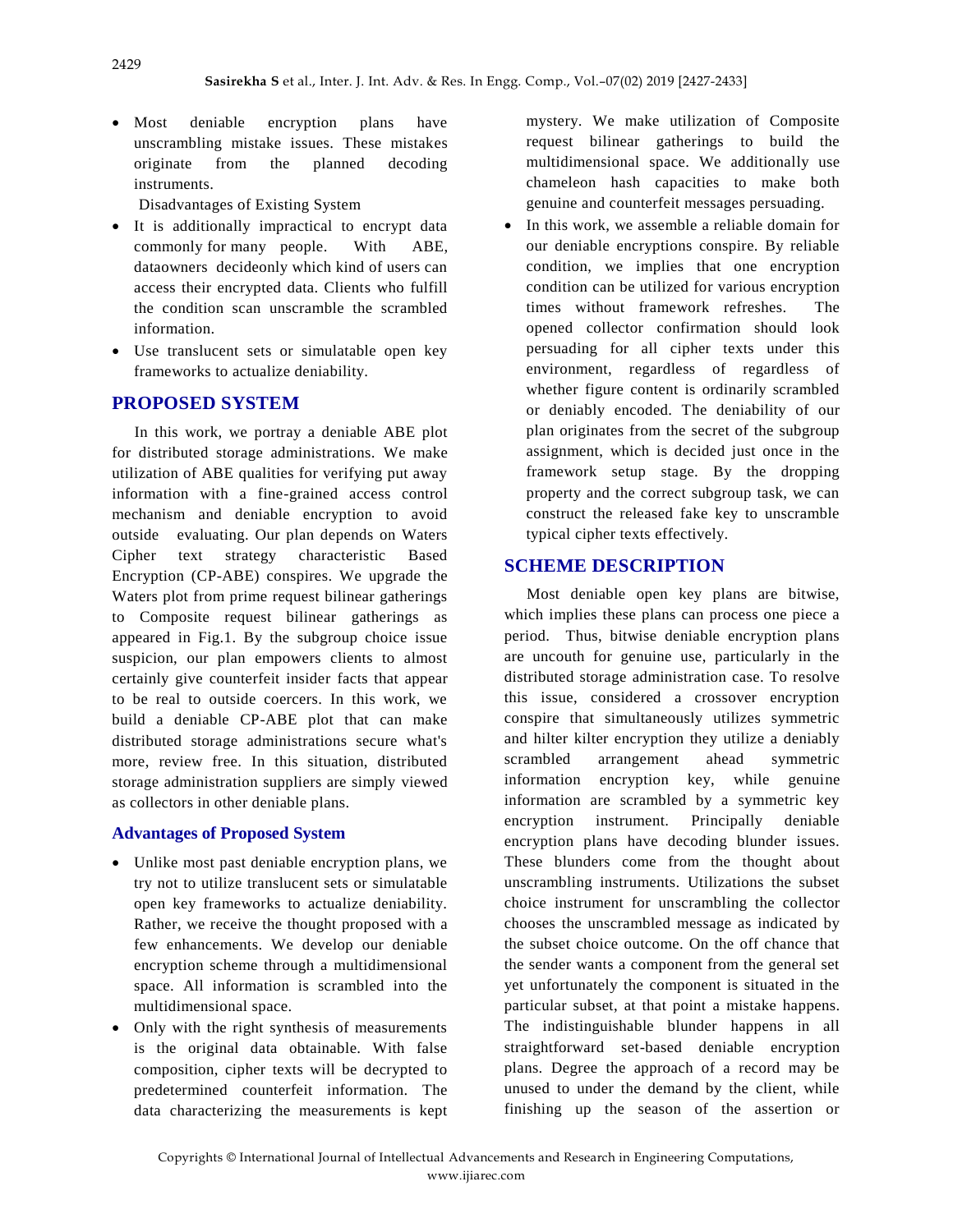thoroughly move the records beginning with one cloud then onto the following cloud nature's space. The position when any of the above criteria exist the arrangement will dismiss and the key executive will absolutely pull back from the open key of the related record. So nobody can get the control key of a disavowed record in future. Because of this reason we can say the document is positively eradicated. To get well the record, the client must request the key controller to create the open key. For that the client must be confirmed. The key arrangement property based encryption standard is used for document get to which is affirmed by methods for a characteristic associated with the record.

#### **Deniable Encryption Process**

Deniable encryption includes senders and collectors making conceivable phony confirmation of phony information in figure writings with the end goal that outside coercers are satisfied. Note that deniability originates from reality that coercers can't affirm the proposed actualities is erroneous and therefore no motivation to decay the given proof. This methodology attempts to generally square intimidation endeavors since coercers realize that their endeavors will be futile. We make utilization of this thought with the end goal that cloud capacity suppliers can give review free stockpiling administrations. In the distributed storage circumstance, information proprietors who store their information on the cloud are much the same as senders in the deniable encryption plot. The individuals who can get to the scrambled information play the job of beneficiary in the deniable encryption plot, including the distributed storage suppliers themselves, who have framework wide privileged insights and must almost certainly decode all encoded information. We make utilization of ABE qualities for verifying put away information with a fine-grained access control system and deniable encryption to counteract outside examining.

#### **Composite order Bilinear Group**

Plan a deniable CP-ABE conspire with Composite request bilinear gatherings for building review free distributed storage administrations. Composite request bilinear gatherings contain two

appealing properties, specifically anticipating and dropping. We make use of the dropping property for building a reliable condition; then again, Freeman additionally called attention to the critical issue of computational expense with respect to the Composite request bilinear gathering. The bilinear guide task of a Composite request bilinear gathering is much slower than the task of a prime request bilinear gathering with the equivalent security level. That is, in this plan, a client will pay out as well much time in unscrambling while getting to documents from the cloud. To make Composite request bilinear gathering plans increasingly practical, into prime request plans. Both anticipating furthermore, dropping can't be at the same time accomplished in prime request bunches in. For a similar reason, we utilize a recreating apparatus anticipated to change over our Composite request bilinear gathering plan to a prime request bilinear gathering plan. This device is in view of double orthonormal bases and the subspace suspicion. Not at all like subgroups are mimicked as various orthonormal bases and in this way, by the symmetrical property, the bilinear activity will be dropped between various subgroups. Our formal deniable CP-ABE development strategy utilizes just the dropping property of the Composite request gathering.

#### **Attribute-Based Encryption**

Distributed storage administrations have quickly progressed toward becoming progressively famous. Clients can store their information on the cloud and access their information anyplace whenever. For the reason of client security, the information put away on the cloud is regularly encoded furthermore, shielded from access by different clients. Considering the common property of the cloud information, quality based encryption is viewed as a standout amongst the most reasonable encryption plans for distributed storage. There are a few ABE plans that have been proposed, including. A large portion of the proposed plans expect distributed storage specialist organizations or trusted outsiders overseeing key administration are trusted and can't be hacked; yet, practically speaking, a few substances may cut off correspondences among clients and distributed storage suppliers and afterward urge stockpiling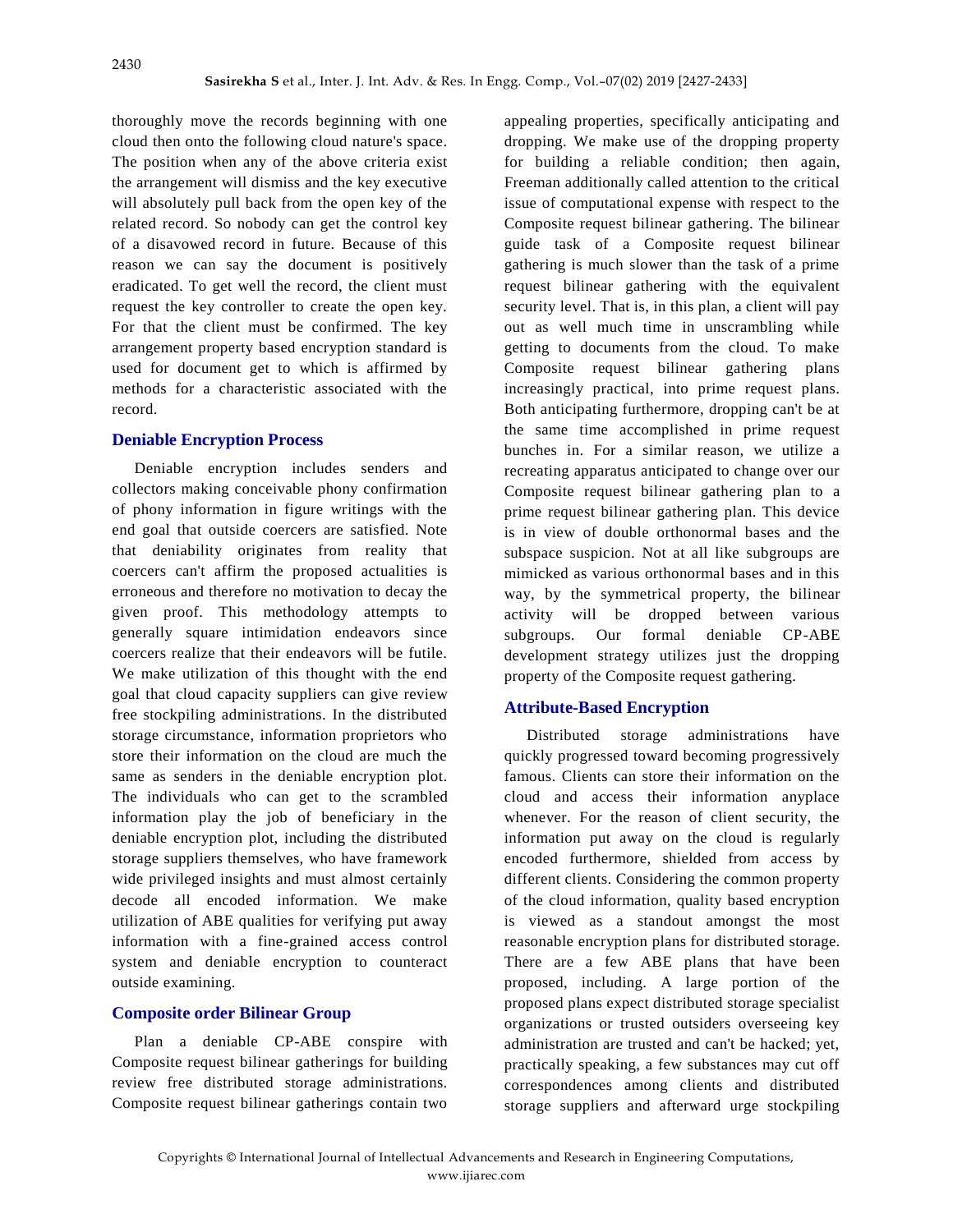suppliers to discharge client insider facts by utilizing government control or different methods. For this situation, encoded information are comprehended to be known and capacity suppliers are asked for to discharge client insider facts.

#### **Cloud Storage**

Distributed storage administrations have developed prevalently. For the reason of the significance of security, many distributed storage encryption plans have been anticipated to shield information from the individuals who don't approach. Every single such plan accepted that distributed storage suppliers are sheltered and can't be hacked. In any case, practically speaking, a few experts (i.e., coercers) may drive distributed storage suppliers to uncover client privileged insights or private information on the cloud, consequently altogether bypassing capacity encryption plans. Here we present a structure for another distributed storage encryption conspire that empowers distributed storage suppliers to produce reasonable phony client insider facts to secure client security. As should be obvious whenever acquired mysteries are right or not, the distributed storage suppliers ensure that client security is still immovably ensured. The greater part of the anticipated plans surmises distributed storage specialist organizations or trusted outsiders overseeing key administration are trusted and can't be hacked;

#### **Distributed Key Policy Attribute Based Encryption**

KP-ABE is an open key cryptography crude for one- to-numerous correspondences. In KP-ABE, data is related with qualities for every one of which an open key partis portrayed. The scramble or colleagues the arrangement of credits to the message by scrambling it with the looking at open key parts. Every customer is appointed an entrance game plan which is ordinarily described as an entrance tree over data characteristics. Customer

mystery key is portrayed to recreate the entrance structure so the customer has the expertise to disentangle a figure content if and just if the data properties satisfy his entrance structure.

#### **PERFORMANCE EVALUATION**

In this area, we assess the execution of our thought by executing two deniable plans: the Composite requests conspire and the prime request recreation plot. We think about them with the Waters plot. We utilize the Pairing Based Cryptography (PBC) library for cryptographic activities. We use type A1 blending since this sort of matching can bolster both prime request and Composite request gatherings. In our test, we set the span of each prime to 512 bits, which is equivalent to 256 bits of security. Under this setting, the composite gathering request measure is 1536 bits. Notwithstanding, when thinking about security, the Composite request plot with a bunch size of 1536 bits is equivalent to the prime request plot with a gathering size of 512 bits. This is on the grounds that a message is encoded in one subgroup whose amass measure is 512 bits. Our tests center around encryption and unscrambling execution. The Setup and Key Gen execution are skipped in light of the fact that these two calculations are not time basic. The four Open calculations are minimal effort calculations in light of the fact that these calculations just return existing data. The expense of Verify calculation is equivalent to that of Dec. Note that we do not recognize deniable encryption from typical encryption; their quantities of math activities and matching tasks are equivalent, and in this way the typical one and the deniable one will have comparative execution. In our plan, the encryption cost and the decoding cost rely upon required trait numbers. For accommodation, we make all properties obligatory as our cryptographic approach.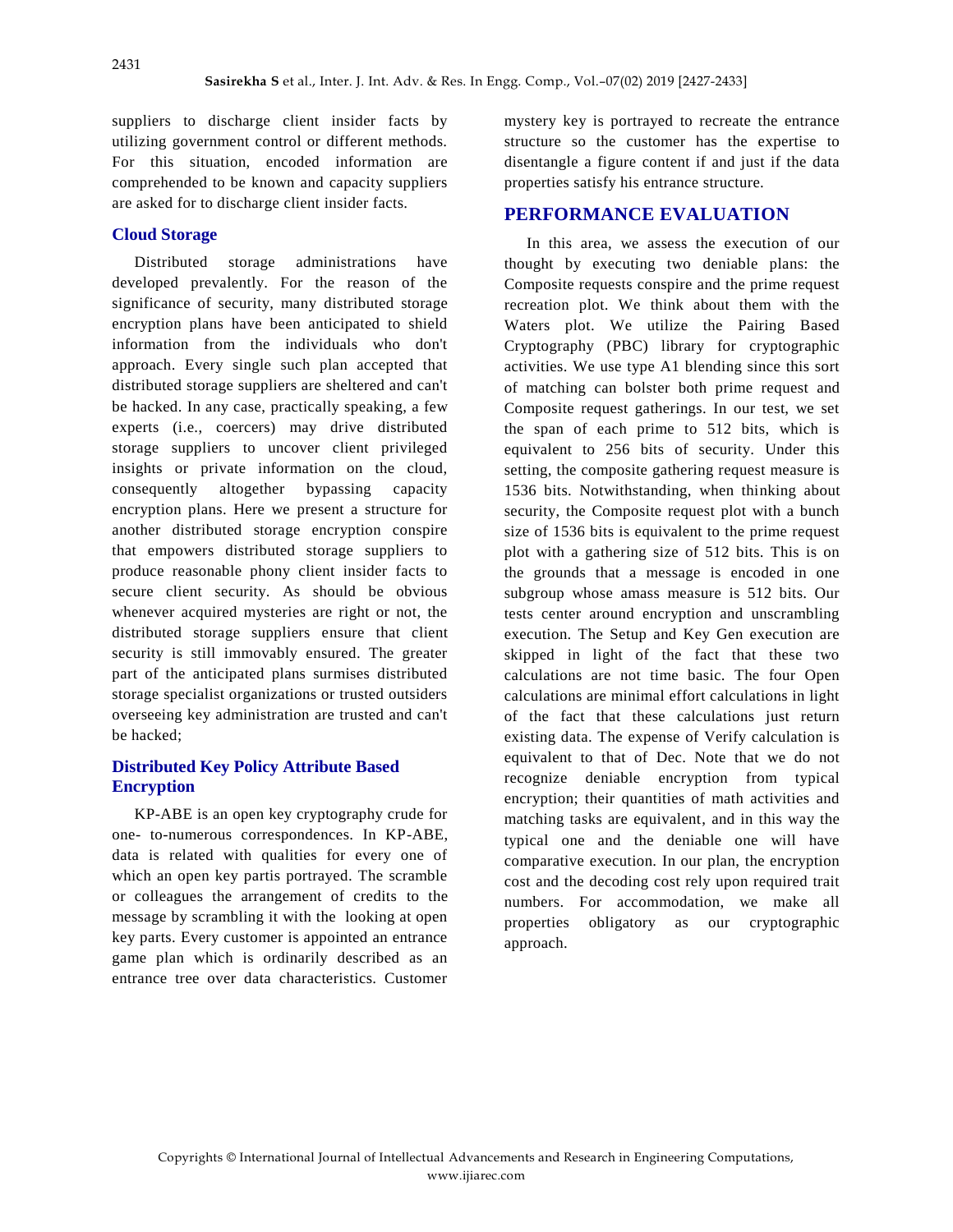

**Fig.2. Encryption benchmark**



**Fig.3. Decryption benchmark**

We run the experiments with different attribute numbers, from 10 to 1000. Our experiments focus on one block encryption/unscrambling. Each square is set to 128 bytes since PBC peruses around 130 bytes to create a GT component when the gathering size is 512 bits5. An extensive record can be partitioned into numerous squares, and all squares can be secured by one mystery s. Since GT increase and H are lightweight tasks, we utilize one-square encryption/ decoding to assess the execution. The tests are tried on a virtual machine with 3.47 GHz CPU and 8 GB memory. Figs 2 and 3 demonstrate the trial results. As we can see, encryption time and unscrambling time develop straightly over the quality number in every one of the three plans. The Composite request conspire is without a doubt the most time expending plan; its execution is practically unsuitable for pragmatic applications. The explanation behind this poor execution is that all number juggling and blending tasks are executed in a gathering a lot bigger than those for the other two plans. With respect to the